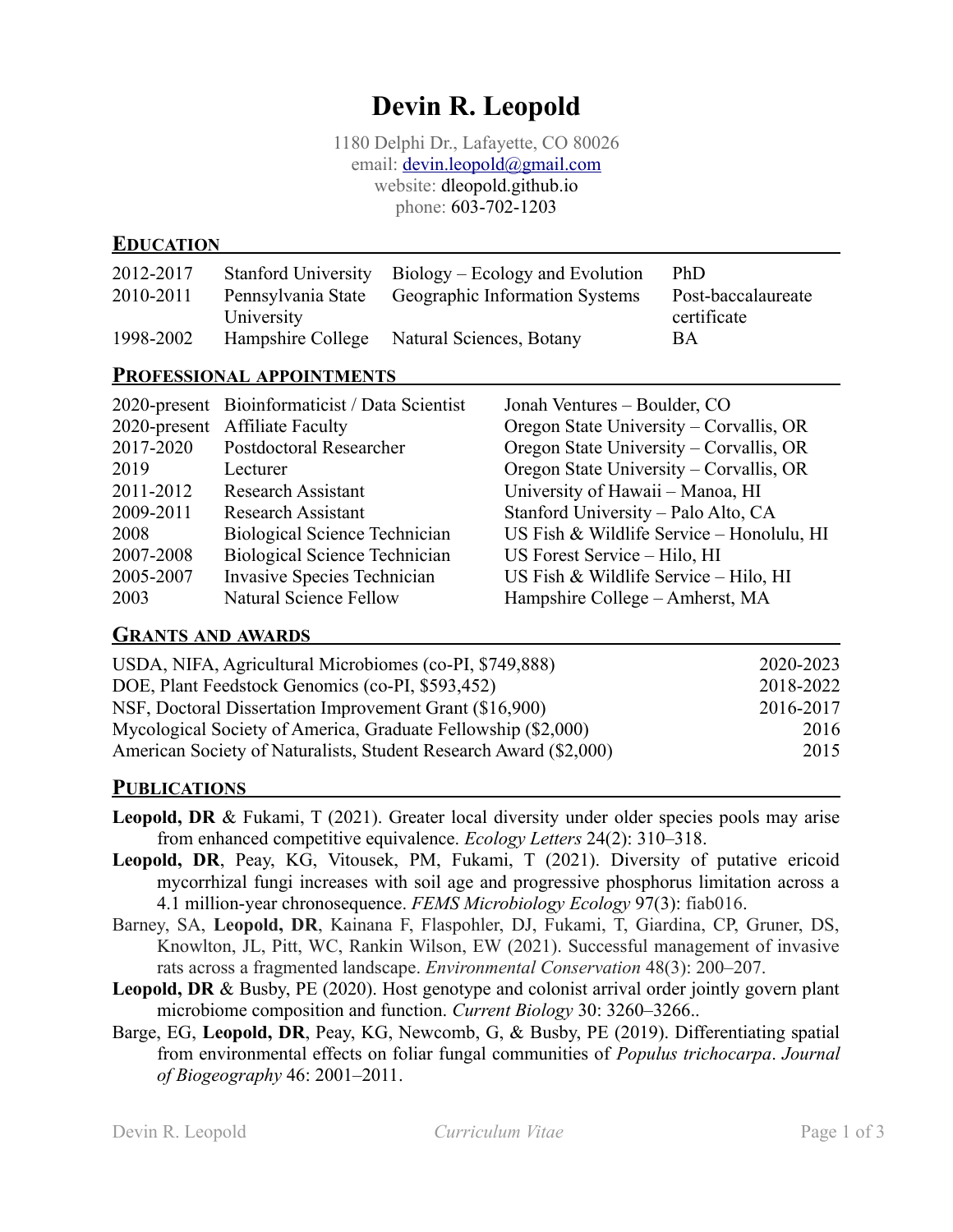- Tielens, EK, Neel, MN, **Leopold, DR**, Giardina, CP, & Gruner, DS (2019). Multiscale analysis of canopy arthropod diversity in a volcanically fragmented landscape. *Ecosphere*: e02653.
- Rankin, EE, Knowlton, JL, Gruner, DS, Flaspohler, DJ, Giardina, CP, **Leopold, DR**, Buckardt, A, Pitt, WC, & Fukami, T (2018). Vertical foraging shifts in Hawaiian forest birds in response to invasive rat removal. *PloS ONE* 13: e0202869.
- Brown, SP, **Leopold, DR**, & Busby, PE (2018). Protocols for investigating the leaf mycobiome using high-throughput DNA sequencing. In, *Methods in Molecular Biology* (vol. 1848), *Plant Pathogenic Fungi and Oomycetes.*
- **Leopold, DR**, Wilkie, JP, Dickie, IA, Allen, RB, Buchanan, PK, & Fukami, T (2017). Priority effects are interactively regulated by top-down and bottom-up forces: evidence from wood decomposer communities. *Ecology Letters* 20: 1054–1063.
- Leopold, DR (2016). Ericoid fungal diversity: challenges and opportunities for mycorrhizal research. *Fungal Ecology* 24: 114–123.
- Brandt, AJ, Tanentzap, AJ, **Leopold, DR**, Heenan, PB, Fukami, T, & Lee, WG (2016). Precipitation alters the strength of evolutionary priority effects in forest community assembly of pteridophytes and angiosperms. *Journal of Ecology* 104: 1673–1681.
- Vanette, RL, **Leopold, DR**, & Fukami, T (2016). Forest area and connectivity influence rootassociated fungal communities in a fragmented landscape. *Ecology* 97: 2374–2383.
- **Leopold, DR**, Tanentzap, AJ, Lee, WG, Heenan, PB, & Fukami, T (2015). Evolutionary priority effects in New Zealand alpine plants across environmental gradients. *Journal of Biogeography* 42: 729–737.

#### **INVITED\* OR CONTRIBUTED PRESENTATIONS**

- **Leopold, DR** & Busby, PE. Priority effects in the *Populus trichocarpa* leaf microbiome are modulated by genotypic variation in the host. Ecological Society of America, August 2019.
- **\*Leopold, DR** & Busby, PE. Differentiating plant genetic from environmental drivers of agricultural microbiome structure and function. Microbiology Society Annual Conference, April, 2019.
- **Leopold, DR**, Jacobson, D, & Busby, PE. Identifying plant genes associated with pathogen antagonism in *Populus trichocarpa*. Department of Energy, Feedstock Genomics Principle Investigators meeting, February, 2019.
- \***Leopold, DR**, Busby, PE & Jacobson, D. Distinguishing environmental from host genetic impacts on the *Populus* leaf microbiome. Ecological Society of America, August 2018, and International Symbiosis Society, July 2018.
- \***Leopold, DR**. Temporal determinants of fungal community assembly. Oregon State University, Department of Botany and Plant Pathology, April 2018.
- Leopold, DR & Fukami, T. Species pool influences on the assembly of fungal symbiont communities. Ecological Society of America, August 2017.
- Leopold, DR, Vannette, RL & Fukami, T. Forest area and connectivity influence root-associated fungal communities in a fragmented landscape on Hawaii Island. Mycological Society of America, August 2016.
- **Leopold, DR**, Peay, KG, Vitousek, PM & Fukami, T. Fungi associated with *Vaccinium calycinum* throughout long-term ecosystem development. Hawaii Ecosystems Meeting, July 2016.